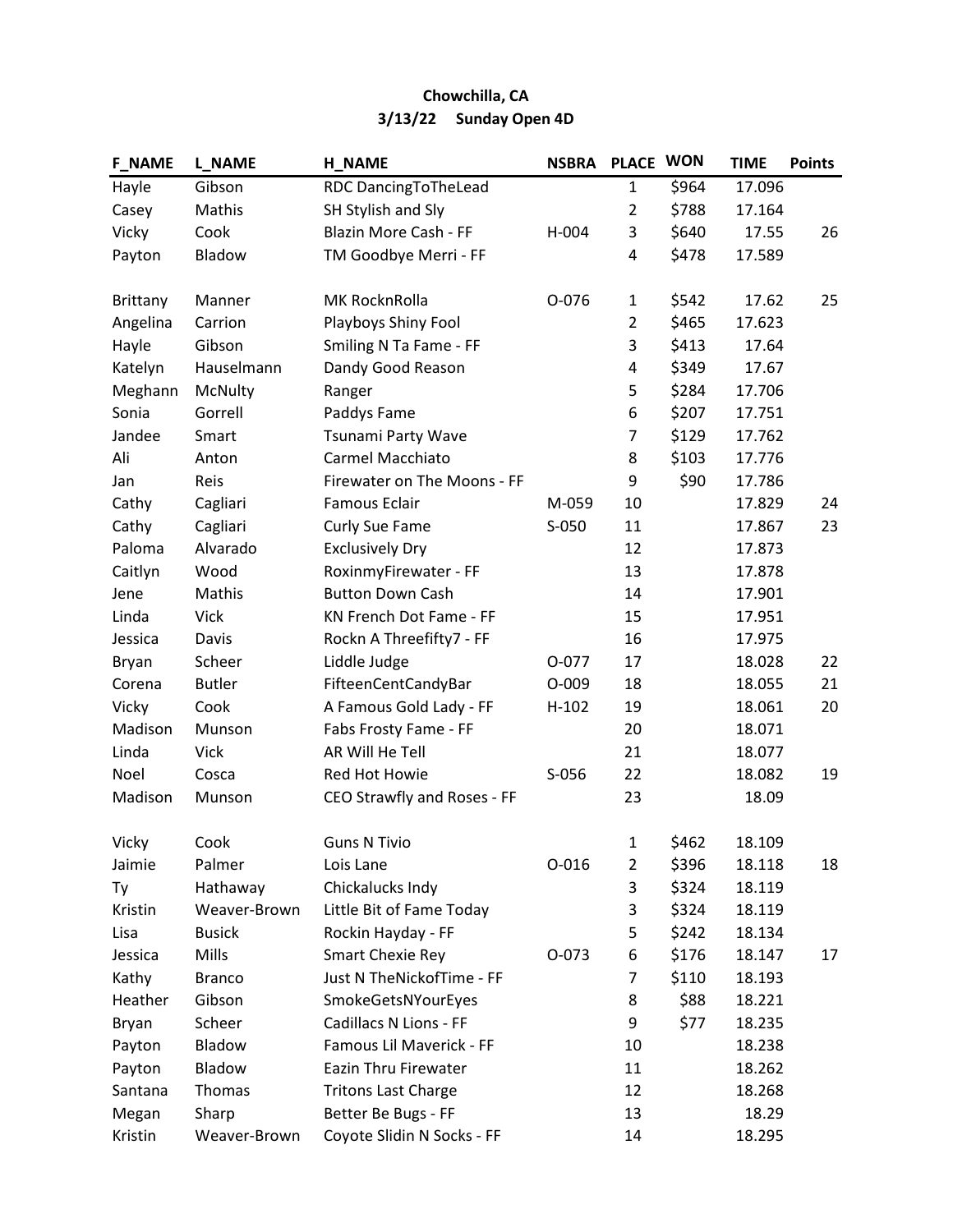| <b>F_NAME</b> | <b>L NAME</b>   | <b>H_NAME</b>              | <b>NSBRA</b> | PLACE WON | <b>TIME</b> | <b>Points</b> |
|---------------|-----------------|----------------------------|--------------|-----------|-------------|---------------|
| Virginia      | McClintock      | Nita Smokes                |              | 15        | 18.297      |               |
| Jessica       | Mills           | Dish                       |              | 16        | 18.341      |               |
| Alexis        | Weaver          | Catglovez                  |              | 17        | 18.343      |               |
| Alyssa        | Ferguson        | Stoli By Design - FF       |              | 18        | 18.353      |               |
| Abby          | Van Horn        | <b>KN Fabs Corona Rita</b> |              | 19        | 18.372      |               |
| Logann        | <b>Busick</b>   | Ichi Momma                 |              | 20        | 18.389      |               |
| Jaycee        | David           | FlyinInChampagne - FF      |              | 20        | 18.389      |               |
| Abi           | Price           | Double Down Dashin         |              | 22        | 18.398      |               |
| Treena        | Toth            | Flingin Otoes Cash - FF    | M-081        | 23        | 18.408      | 16            |
| Madison       | Syres           | Pistol                     | $J-039$      | 24        | 18.412      | 15            |
| Danielle      | Klessens        | Stairs Ta Cashnfame - FF   |              | 25        | 18.421      |               |
| Laurie        | Hill            | <b>Fresnos Top Dog</b>     | S-044        | 26        | 18.434      | 14            |
| Mishael       | McDougal        | Bar Frenchman - FF         |              | 27        | 18.443      |               |
| Casey         | Mathis          | Hesa Shortycat             |              | 28        | 18.447      |               |
| Jenna         | <b>Blake</b>    | CatsfirstclassCrome        |              | 29        | 18.459      |               |
| Tracey        | Fannin          | All Fame No Bully - FF     |              | 30        | 18.465      |               |
| Lana          | Vlastelica      | Gracie                     | M-029        | 31        | 18.467      | 13            |
| Jordan        | Vollmer         | Pete                       |              | 31        | 18.467      |               |
| Alyssa        | Ferguson        | Maizie                     |              | 33        | 18.476      |               |
| Kristin       | Weaver-Brown    | Jets Streaks Ta Fame       |              | 34        | 18.486      |               |
| Rebecca       | Johnson         | WCR Cashin On A Cat        |              | 35        | 18.567      |               |
| <b>Brooke</b> | Bingham         | Eye C Fire                 |              | 36        | 18.577      |               |
| Gurnaaz       | Lakhan          | Turbo                      |              | 37        | 18.592      |               |
| Ashley        | Cates-Leibbrand | JC Colonel Cindy           |              | 38        | 18.616      |               |
| Carolyn       | Fay             | Dash Thru A Star           |              | 39        | 18.643      |               |
| Kristyn       | Sanders         | Noodle                     |              | 39        | 18.643      |               |
| Kathi         | Terry           | Heavens Lil Playboy        |              | 41        | 18.646      |               |
| Shannon       | Shade           | <b>Strippin Six Gears</b>  |              | 42        | 18.654      |               |
| Ashleigh      | Pippenger       | Silver Charm Jewel         |              | 43        | 18.685      |               |
| Matie         | Cardoza         | Coats Frenchman Sun        |              | 44        | 18.691      |               |
| Katie         | Fish            | <b>Fast Ability</b>        |              | 45        | 18.693      |               |
| Cory          | Fisk            | Hopeful Money Maker        |              | 46        | 18.702      |               |
| Lindsey       | Stornetta       | Eyema Royal Lady           |              | 47        | 18.708      |               |
| Linda         | Vick            | Mr Dashin Talent           |              | 48        | 18.723      |               |
| Ashley        | Fairhurst       | Lotto                      |              | 49        | 18.725      |               |
| Jene          | Mathis          | VS Ikes Levi Lad           |              | 50        | 18.733      |               |
| Denise        | Munson          | Sail On CEO - FF           |              | 51        | 18.752      |               |
| Shelly        | Pelowski        | Chance                     |              | 52        | 18.753      |               |
| Michelle      | Sullivan        | Darla                      |              | 53        | 18.784      |               |
| <b>Dreux</b>  | Clark           | Chasingtime to Vegas - FF  |              | 54        | 18.817      |               |
| Madison       | Morris          | Disco desi                 |              | 55        | 18.832      |               |
| Payton        | Bladow          | KH Little Runaway - FF     |              | 56        | 18.834      |               |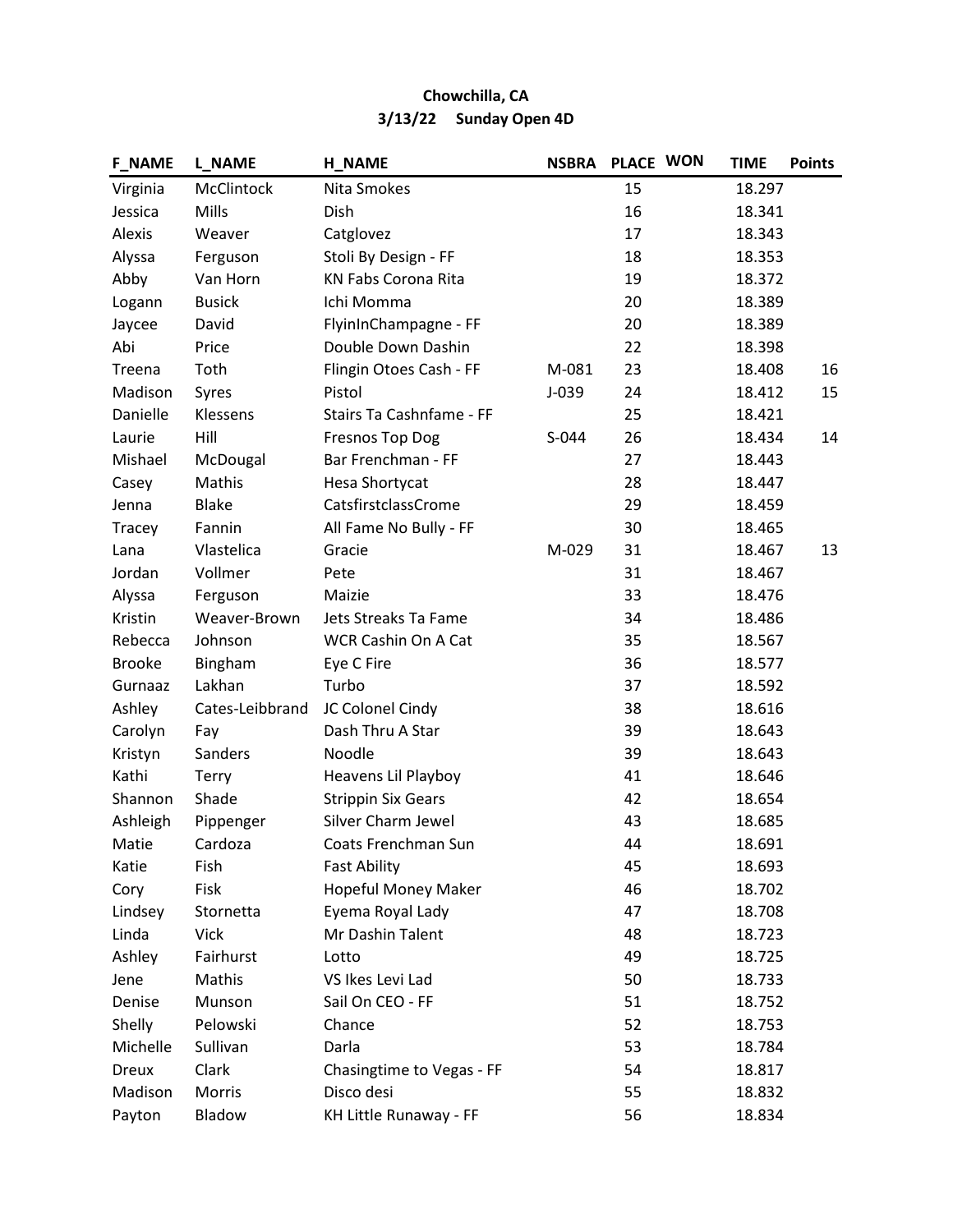| <b>F_NAME</b> | <b>L_NAME</b>    | <b>H_NAME</b>                | <b>NSBRA</b> | PLACE WON    |       | <b>TIME</b> | <b>Points</b> |
|---------------|------------------|------------------------------|--------------|--------------|-------|-------------|---------------|
| Nicole        | <b>Buck</b>      | Alaskas Easy Choctaw         |              | 57           |       | 18.856      |               |
| Abigail       | Lenney           | Passionate Candy             |              | 58           |       | 18.875      |               |
| Dakota        | Anderson         | SR Romancing The Guy - FF    |              | 59           |       | 18.885      |               |
| <b>Brynn</b>  | Cassidy          | Valiant JB                   |              | 60           |       | 18.896      |               |
| Kiah          | <b>Betschart</b> | <b>JW Alfana Annie</b>       |              | 61           |       | 18.9        |               |
| Noel          | Cosca            | Wood Get The Cash            | H-040        | 62           |       | 18.907      | 12            |
| Kiah          | <b>Betschart</b> | <b>Rockin Finale</b>         |              | 63           |       | 18.937      |               |
| Sherry        | Zacher           | Roosters Cuttin Edge         |              | 64           |       | 18.955      |               |
| Caitlin       | Miller           | Sippin Tomasina              |              | 65           |       | 18.956      |               |
| Cory          | Fisk             | <b>Full Throttle</b>         |              | 66           |       | 18.957      |               |
| Tyler         | Ziegenmeyer      | Rusty                        |              | 67           |       | 18.97       |               |
| Madison       | Syres            | Duke                         | $J-077$      | 68           |       | 18.975      | 11            |
| Kinslee       | Hatcher          | JF Cash N Candy - FF         |              | 69           |       | 18.994      |               |
| Ty            | Hathaway         | Firewater Brave - FF         | H-042        | 70           |       | 19.005      | 10            |
| Abby          | Clark            | Miss Dirty Money - FF        |              | 71           |       | 19.062      |               |
| Donna         | Cohn             | Catz                         |              | 72           |       | 19.076      |               |
|               |                  |                              |              |              |       |             |               |
| Jennifer      | <b>Burke</b>     | Renes Micro Mac              |              | $\mathbf{1}$ | \$373 | 19.099      |               |
| Cammy         | Schneider        | <b>Bugs Rule My Heart</b>    |              | $\mathbf{1}$ | \$373 | 19.099      |               |
| Hoston        | Evetts           | Cee Booger Mel               |              | 3            | \$306 | 19.128      |               |
| August        | LaMacchia        | Chick                        |              | 4            | \$258 | 19.168      |               |
| Kristy        | Hughes           | Whiskey                      |              | 5            | \$210 | 19.182      |               |
| Hailey        | Martinez         | Playboys Cash N Chex         |              | 6            | \$153 | 19.225      |               |
| Devon         | Skouti           | <b>BH Action Cat Reed</b>    |              | 7            | \$96  | 19.238      |               |
| Macie         | Kulikov          | Little Miss Penny            |              | 8            | \$77  | 19.252      |               |
| Chase         | <b>Becker</b>    | <b>Three Strikez</b>         |              | 9            | \$67  | 19.27       |               |
| Abi           | Price            | <b>RDJ Darkist Angel</b>     |              | 10           |       | 19.272      |               |
| Jennifer      | <b>Burke</b>     | Rarest Jewel - FF            |              | 11           |       | 19.325      |               |
| Abby          | Van Horn         | Driftwood Chrome             |              | 12           |       | 19.342      |               |
| Melinda       | Ray              | JT Blue Bailey               |              | 13           |       | 19.347      |               |
| Leisa         | Bingham          | So Selfless                  |              | 14           |       | 19.369      |               |
| Matie         | Cardoza          | Beer Run                     |              | 15           |       | 19.373      |               |
| Kayla         | Lundgren         | Just Dillon for Kash         |              | 16           |       | 19.38       |               |
| Sharon        | Pettay           | Golden Autum Sunday          |              | 17           |       | 19.418      |               |
| Kelsey        | Barron           | VF Red Done It               |              | 18           |       | 19.441      |               |
| Devon         | Skouti           | <b>KN Classic N Fabulous</b> |              | 19           |       | 19.458      |               |
| Avrie         | Hubbell          | Flo                          |              | 20           |       | 19.592      |               |
| Cheyann       | Hughes           | Diesel                       |              | 21           |       | 19.604      |               |
| Cheyenne      | Ray              | Cheif                        |              | 22           |       | 19.618      |               |
| Rayna         | Currin           | HG Mamas Boy - FF            |              | 23           |       | 19.621      |               |
| Payton        | Johnson          | River                        |              | 24           |       | 19.668      |               |
| Kristin       | Pipkin           | Firin On Smooth Jets - FF    |              | 25           |       | 19.683      |               |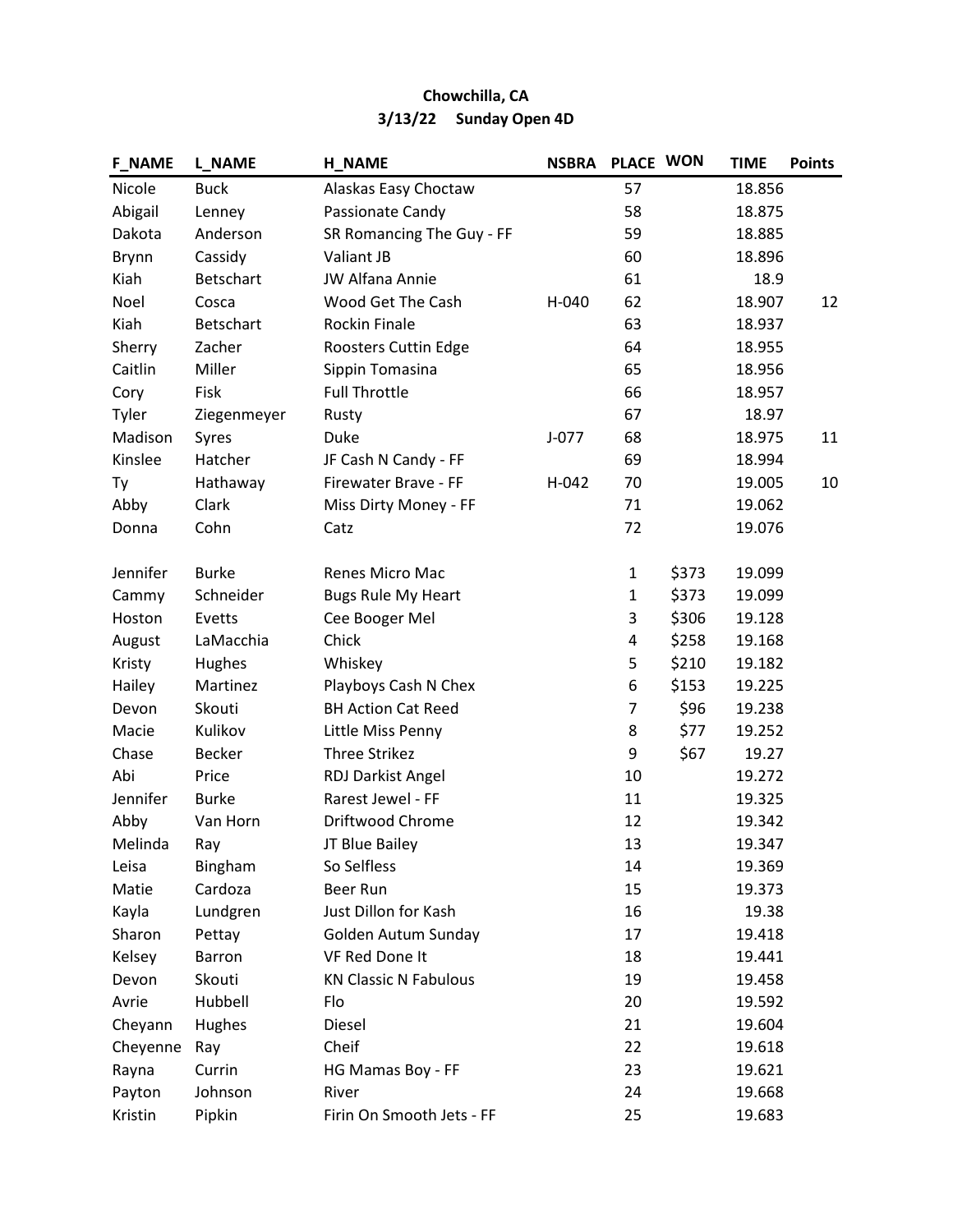| <b>F_NAME</b>   | <b>L_NAME</b>    | <b>H_NAME</b>                  | <b>NSBRA</b> | PLACE WON | <b>TIME</b> | <b>Points</b>  |
|-----------------|------------------|--------------------------------|--------------|-----------|-------------|----------------|
| Faith           | Gaitan           | Cm Luckys Badger               |              | 26        | 19.693      |                |
| Sonia           | Gorrell          | <b>Chicos Covert Opps</b>      |              | 27        | 19.708      |                |
| Katelyn         | Hauselmann       | <b>AR Royal Fling</b>          |              | 28        | 19.735      |                |
| Paisley         | Dornan           | <b>Band of Fame</b>            | $J-079$      | 29        | 19.744      | 9              |
| Nataushia       | <b>Morales</b>   | Jax King Caesar                |              | 30        | 19.847      |                |
| Jaylyn          | Johnson          | Luna                           |              | 31        | 19.907      |                |
| Jackie          | Baxton           | Mouse                          |              | 32        | 19.928      |                |
| Jamie           | Hatcher          | Lilly San Sunday               |              | 33        | 19.935      |                |
| Maryann         | <b>Terry</b>     | Neon Sunday                    |              | 34        | 19.972      |                |
| Cristy          | Goins            | Fairlea Zaney Date             |              | 35        | 20.124      |                |
| Sherry          | Morris           | Norma Red "Bella"              |              | 36        | 20.152      |                |
| Codi            | Campoli          | Larados Bedashzzling           |              | 37        | 20.158      |                |
| Sherry          | Morris           | Maverick                       |              | 38        | 20.181      |                |
| Ashley          | Cates Leibbrand  | Dashing Invictus               |              | 39        | 20.196      |                |
| Kasi            | Finley           | <b>KM Lillady Luck</b>         | H-054        | 40        | 20.749      | 8              |
| Tiana           | Shusta           | Arrow                          |              | 41        | 20.845      |                |
| Charlene        | Howell           | <b>CR Charlies Angels - FF</b> |              | 42        | 20.858      |                |
| Donna           | Cohn             | Elliott                        |              | 43        | 21.716      |                |
| Paula           | Hammett          | Doc                            |              | 44        | 22.233      |                |
| Autumn          | LaMacchia        | Red Hot Fly Guy                |              | 45        | 24.755      |                |
| Dakota          | Freeman          | Fairleas French Rose - FF      |              |           | 417.378     |                |
| Hayle           | Gibson           | Fling N Fortune - FF           |              |           | 417.447     |                |
| Dakota          | Freeman          | One Snazzy Night 37            |              |           | 417.633     |                |
| <b>Brittany</b> | Manner           | Genuine Joe Song               | M-002        |           | 417.824     | $\overline{7}$ |
| Ashley          | McCloud          | Whitney                        |              |           | 417.934     |                |
| Lauren          | Pai              | <b>Smartys Chic</b>            | $O-052$      |           | 417.959     | 6              |
| Taylor          | Souza            | Fast Fire Wagon - FF           |              |           | 418.123     |                |
| Paisley         | <b>Busick</b>    | <b>Bobs Cold Cash</b>          |              |           | 418.135     |                |
| Lana            | Vlastelica       | Frank                          | $O-017$      |           | 418.351     | 5              |
| Dreux           | Clark            | Scarlet O Hen                  |              |           | 418.479     |                |
| Kiah            | <b>Betschart</b> | A Sweet Trapper                |              |           | 418.537     |                |
| Jene            | Mathis           | CS EBR Dual Pep                |              |           | 418.576     |                |
| Jennifer        | <b>Breiner</b>   | Rooster Freckles Bar           | M-068        |           | 418.749     | 4              |
| Lizz            | Weaver           | <b>Stay Classy</b>             |              |           | 418.76      |                |
| Kim             | Hetrick          | Rockstar Roadie                |              |           | 418.819     |                |
| Rayna           | Currin           | Sly Dual Doll                  |              |           | 418.83      |                |
| Logann          | <b>Busick</b>    | Mi Mugsy                       |              |           | 418.859     |                |
| Tammy           | <b>Hoskins</b>   | <b>JW Trapper Mike</b>         |              |           | 418.94      |                |
| Megan           | Sharp            | <b>Too Smart To Shine</b>      |              |           | 419.026     |                |
| Donna           | Cohn             | Son of Night Robber            |              |           | 419.083     |                |
| Sonia           | Gorrell          | PaulasSlickDesigner - FF       |              |           | 419.148     |                |
| Sarah           | Jackson          | Streakin Frenchgirl            |              |           | 419.164     |                |